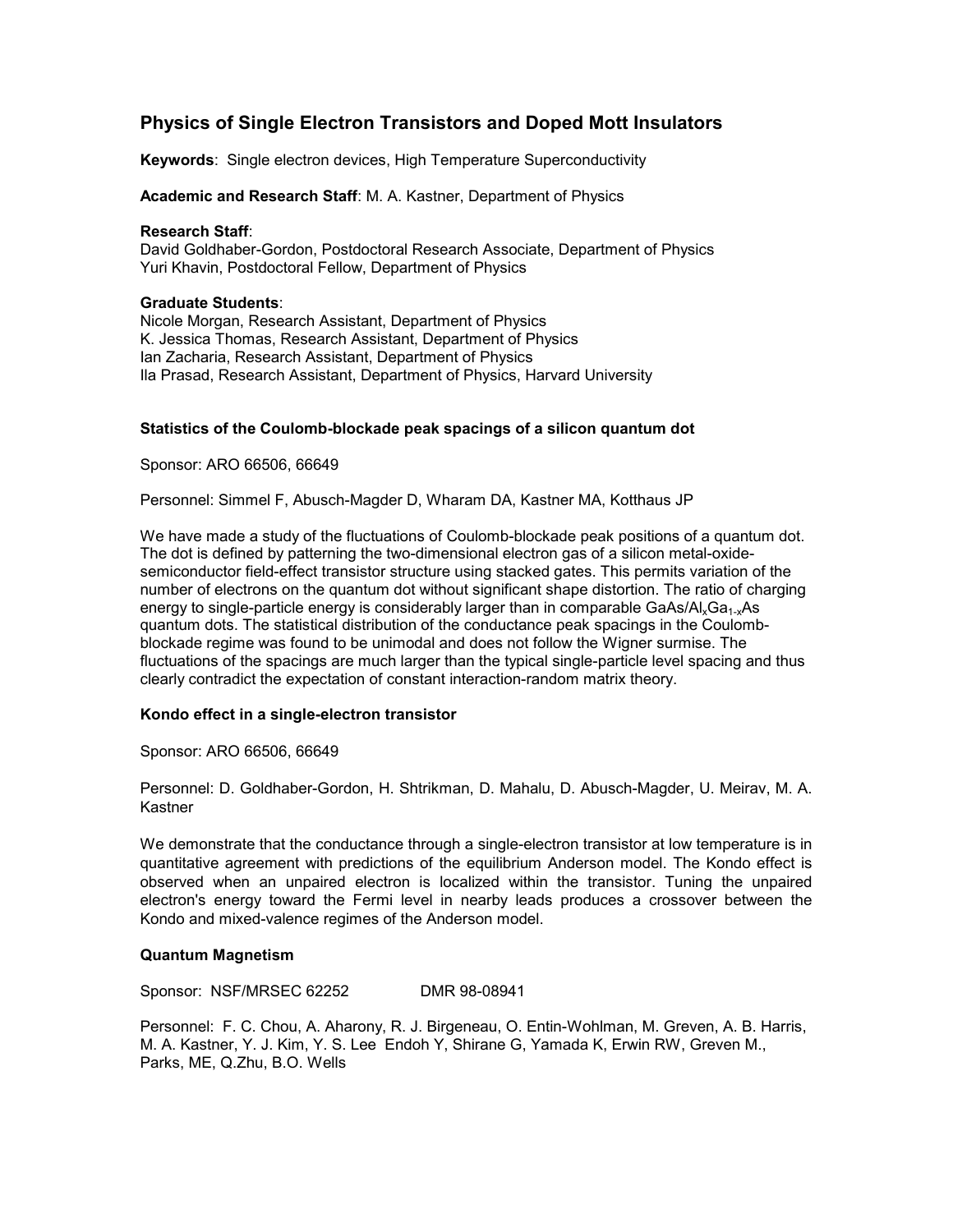The transition-metal oxide IRG of the MRSEC at MIT has the goal of understanding the interplay of magnetism and electron motion in materials related to those which display high temperature superconductivity. The group focuses on Cu oxides, which contain spin-1/2 ions in unusual geometries. In particular, the high temperature superconductors all have  $CuO<sub>2</sub>$  layers in which the spin-1/2 ions are arranged on a square lattice and the nearest neighbors interact in a way that is well-dexcribed by the Heisenberg model: JSi•S<sub>i</sub>. These are quantum magnets because the small spin results in large quantum mechanical fluctuations in magnetic moment. Other quantum magnets that have received attention recently are those containing chains of Cu ions or pairs of chains (ladders) weakly coupled to each other.

The Cu<sub>3</sub>O<sub>4</sub> layer in Sr<sub>2</sub>Cu<sub>3</sub>O<sub>4</sub>Cl<sub>2</sub> is a variant of the square CuO<sub>2</sub> lattice of the high-temperature superconductors, in which the center of every second plaquette contains an extra  $Cu<sup>2+</sup>$  ion. The ions that make up the conventional  $CuO<sub>2</sub>$  network, called CuI, have CuI-CuI exchange energy  $\sim$ 130 meV, and order antiferromagnetically at about 380 K; the Cull-Cull exchange is only  $\sim$  10 meV, and the Cull's order at  $\sim$  40 K. We have studied the dependence of the magnetization on field, temperature, and crystallographic orientation for this interesting system. We show that the small permanent ferromagnetic moment, that appears when the CuI spins order, and the unusual spin rotation transitions seen most clearly for one particular direction of the magnetic field, are the result of several small bond-dependent anisotropic terms in the spin Hamiltonian that are revealed because of the frustration of the isotropic Heisenberg interaction between CuI and Cull spins. These include a term which favors collinearity of the CuI and CuII spins, which originates from quantum fluctuations, and also a pseudodipolar interaction. Some of these small interactions also come into play in other lamellar cuprates, connected with the high-T<sub>c</sub> superconductivity materials, and in many spin-chain and spin-ladder compounds.

The classical ground state of this system is degenerate, due to frustration of the intersubsystem interactions. Magnetic neutron scattering experiments show that quantum fluctuations cause a two dimensional Ising ordering of the Cu-II's, lifting the degeneracy, and a dramatic increase of the Cu-I out-of-plane spin-wave gap, unique for order out of disorder. The spin-wave energies are quantitatively predicted by calculations which include quantum fluctuations.

We have carried out a quantum Monte Carlo study of the thermodynamic properties of arrays of spin ladders with various widths (n), coupled via a weak interladder exchange coupling αJ, where J is the intraladder coupling both along and between the chains. This coupled ladder system serves as a simplified model for the magnetism of presumed ordered spin and charge stripes in the two-dimensional CuO<sub>2</sub> planes of hole-doped copper oxides. Our results for  $n = 3$  with weak interladder coupling  $\alpha = 0.05$ , estimated from the t-t'-t"-J model, show good agreement with the ordering temperature of the recently observed spin-density-wave condensation in  $\text{La}_2\text{CuO}_{4+\text{v}}$ . We show that there exists a quantum critical point at  $\alpha_c \sim 0.07$  for n = 4, and determine the phase diagram. Our data at this quantum critical point agree quantitatively with the universal scaling predicted by the quantum nonlinear a model. We also report results on random mixtures of  $n = 2$ and n = 3 ladders, which correspond to the doping region near but above 1/8. Our study of the magnetic static structure factor reveals a saturation of the incommensurability of the spin correlations around 1/8, while the incommensurability of the charge stripes grows linearly with hole concentration.

We have carried out a neutron-scattering study of the instantaneous spin-spin correlations in La<sub>2</sub>CuO<sub>4</sub> (T<sub>N</sub> = 325 K) over the temperature range 337-824 K. Incident neutron energies varying from 14.7-115 meV have been employed in order to guarantee that the energy integration is carried out properly. The results so obtained for the spin-correlation length as a function of temperature when expressed in reduced units agree quantitatively both with previous results for the two-dimensional (2D) tetragonal material  $Sr<sub>2</sub>CuO<sub>2</sub>Cl<sub>2</sub>$ , and with quantum Monte Carlo results for the nearest-neighbor square lattice  $S = 1/2$  Heisenberg model. All of the experimental and numerical results for the correlation length are well described without any adjustable parameters by the behavior predicted for the quantum nonlinear sigma model in the low-temperature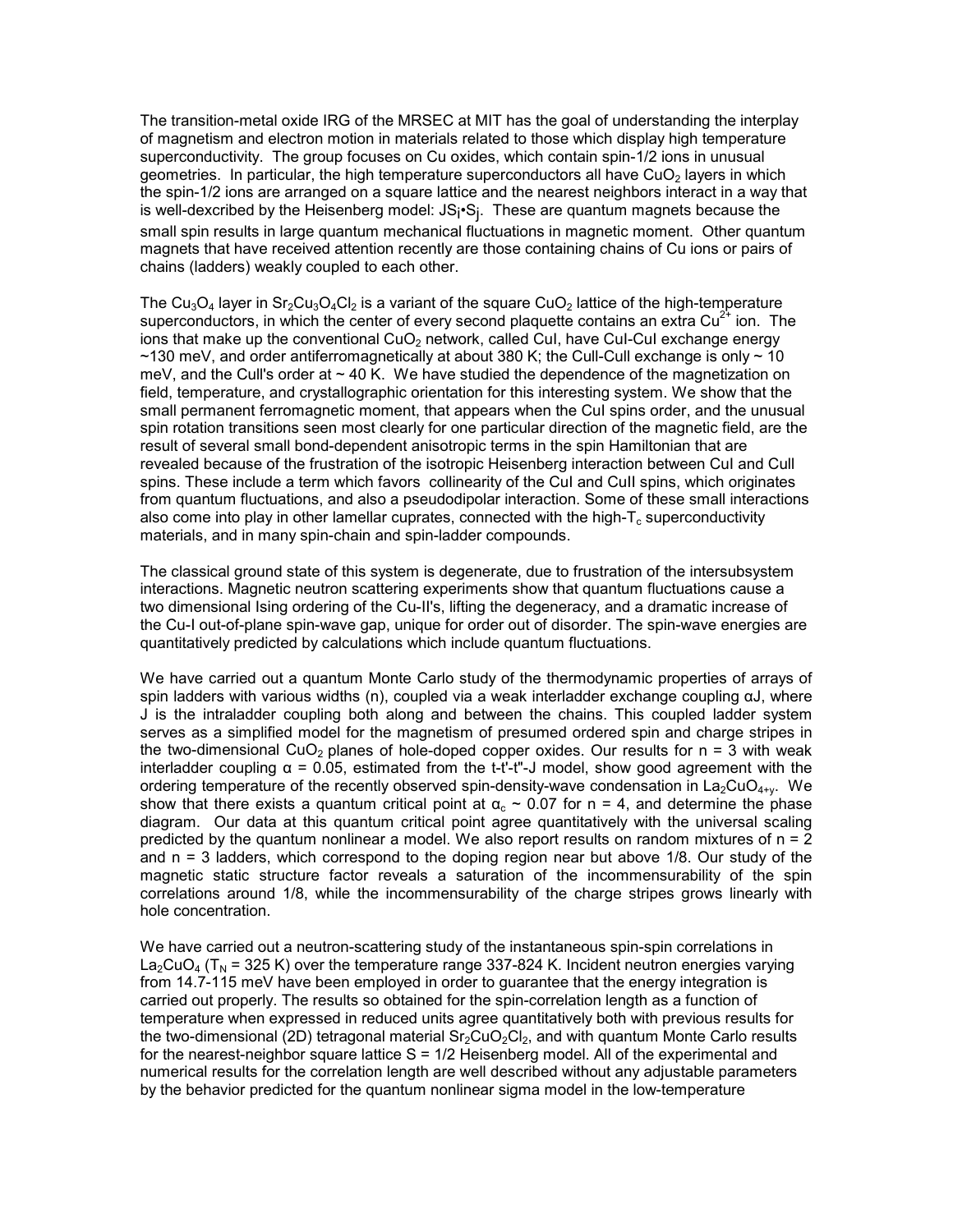renormalized classical regime. The amplitude, on the other hand, deviates subtly from the predicted low-temperature behavior.

## **Neutron-scattering study of spin-density wave order in the superconducting state of excess-oxygen-doped La<sub>2</sub>CuO<sub>4+v</sub>**

Sponsor: NSF/MRSEC 62252 DMR 98-08941

Personnel: Lee YS, Birgeneau RJ, Kastner MA, Endoh Y, Wakimoto S, Yamada K, Erwin RW, Lee SH, Shirane G

We have made neutron-scattering measurements of spin-density wave order within the superconducting state of a single crystal of predominately stage-4  $La_2CuO<sub>4+\nu</sub>$  with a T<sub>c</sub> (onset) of 42 K. The low-temperature elastic magnetic scattering is incommensurate with the lattice and is characterized by long-range order in the copper-oxide plane with the spin direction identical to that in the insulator. Between neighboring planes, the spins exhibit short-range correlations with a stacking arrangement reminiscent of that in the undoped antiferromagnetic insulator. The elastic magnetic peak intensity appears at the same temperature within the errors as the superconductivity, suggesting that the two phenomena are strongly correlated. These observations directly reveal the persistent influence of the antiferromagnetic order as the doping level increases from the insulator to the superconductor. In addition, our results confirm that spindensity wave order for incommensurabilities near  $1/8$  is a robust feature of the La<sub>2</sub>CuO<sub>4</sub> based superconductors.

#### **Observation of incommensurate magnetic correlations at the lower critical concentration**  for superconductivity in  $La_{2-x}Sr_xCuO_4$  (x=0.05)

Sponsor: NSF/MRSEC 62252 DMR 98-08941

Personnel: Wakimoto S, Shirane G, Endoh Y, Hirota K, Ueki S, Yamada K, Birgeneau RJ, Kastner MA, Lee YS, Gehring PM, Lee SH

Neutron-scattering experiments have been performed on lightly doped  $\text{La}_{2x}$ Sr<sub>x</sub>CuO<sub>4</sub> single crystals in both the insulating  $(x = 0.03, 0.04, 0.05)$  and superconducting  $(x = 0.06)$  regions. Elastic magnetic peaks are observed at low temperatures in all samples with the maximum peak linewidth occurring at the critical concentration  $x = 0.05$ . Incommensurate peaks are observed only at  $x = 0.05$ , the positions of which are rotated by 45 degrees in reciprocal space about (π, π) from those observed for  $x \ge 0.06$  in the superconducting phase.

## Neutron-scattering study of static antiferromagnetic correlations in La<sub>2-x</sub>Sr<sub>x</sub>Cu<sub>1-v</sub>Zn<sub>v</sub>O<sub>4</sub>

Personnel: Kimura H, Hirota K, Matsushita H, Yamada K, Endoh Y, Lee SH, Majkrzak CF, Erwin R, Shirane G, Greven M, Lee, YS, Kastner MA, Birgeneau RJ

Neutron-scattering measurements have been performed to search for possible elastic incommensurate magnetic peaks in superconducting  $La_{2x}Sr_{x}CuO_{4}$  with x=0.10, 0.12, and 0.15. The most dramatic effects are found for x=0.12; in this case, the peak intensity first appears at the onset of superconductivity Tc (=31 K). The resolution-limited peak width indicates that the static magnetic correlation length exceeds 200 Angstrom isotropically in the  $CuO<sub>2</sub>$  planes. Weak elastic peaks are also observed at low temperatures for  $x=0.10$  while for  $x = 0.15$  any incommensurate elastic scattering is below the limit of detectability. Elastic peaks are observed in Zn-substituted nonsuperconducting  $La<sub>1.88</sub>Sr<sub>0.12</sub>Cu<sub>0.97</sub>Zn<sub>0.03</sub>O<sub>4</sub>$  However, in this case, the Zn substitution degrades the magnetic order; the peak appears at lower temperature (17 K) and the correlation length is shorter (80 Angstrom) than that in the Zn-free  $x = 0.12$  sample.